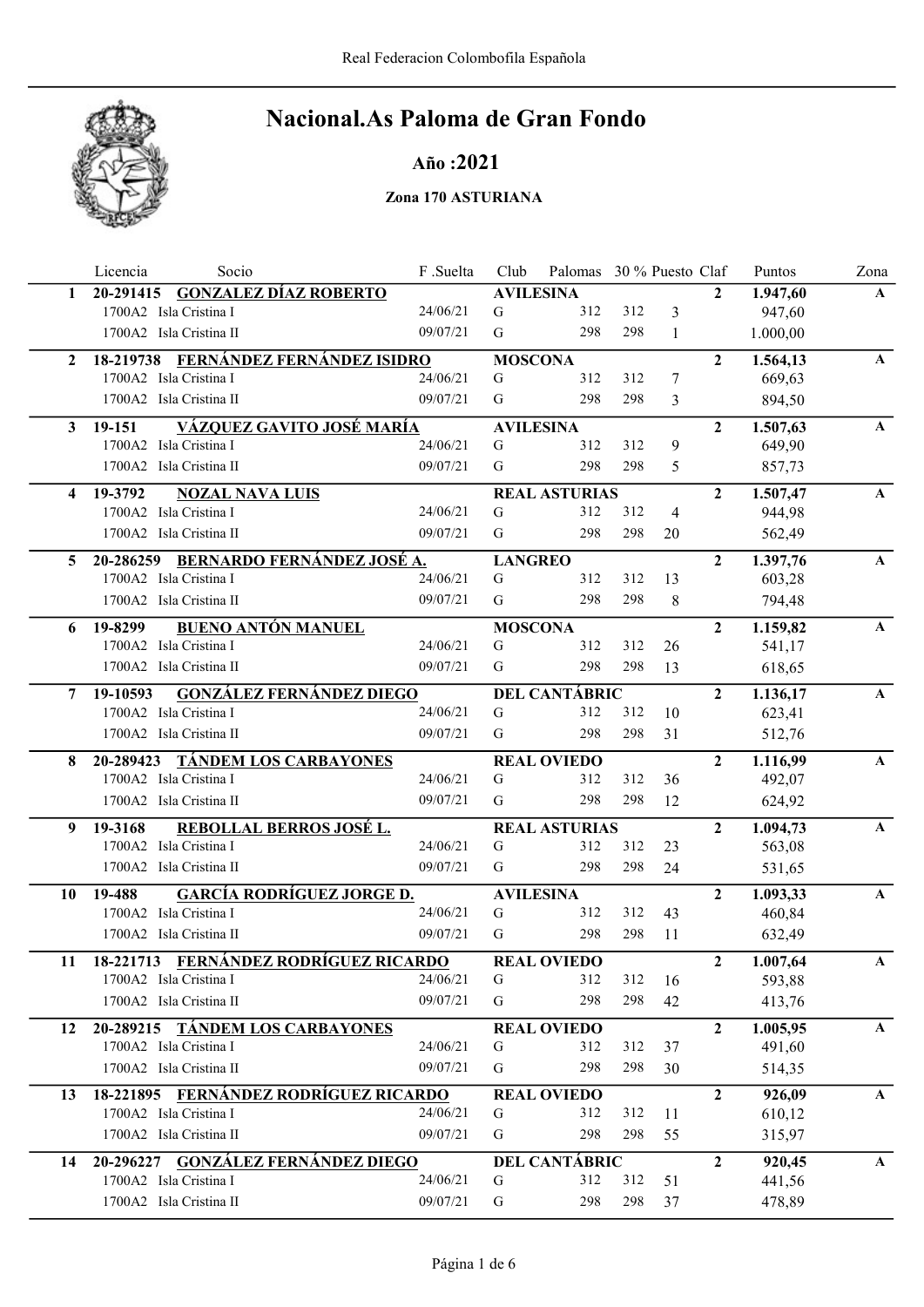

### Año :2021

|    | Licencia  | Socio                                |                                    | F .Suelta | Club             | Palomas 30 % Puesto Claf |     |                |                | Puntos   | Zona         |
|----|-----------|--------------------------------------|------------------------------------|-----------|------------------|--------------------------|-----|----------------|----------------|----------|--------------|
| 15 | 19-421    |                                      | GARCÍA RODRÍGUEZ JORGE D.          |           | <b>AVILESINA</b> |                          |     |                | $\mathbf{2}$   | 896,80   | $\mathbf{A}$ |
|    |           | 1700A2 Isla Cristina I               |                                    | 24/06/21  | G                | 312                      | 312 | 50             |                | 443,25   |              |
|    |           | 1700A2 Isla Cristina II              |                                    | 09/07/21  | G                | 298                      | 298 | 38             |                | 453,55   |              |
| 16 | 19-144    |                                      | VÁZQUEZ GAVITO JOSÉ MARÍA          |           | <b>AVILESINA</b> |                          |     |                | $\overline{2}$ | 876,96   | $\mathbf{A}$ |
|    |           | 1700A2 Isla Cristina I               |                                    | 24/06/21  | G                | 312                      | 312 | 24             |                | 559,35   |              |
|    |           | 1700A2 Isla Cristina II              |                                    | 09/07/21  | G                | 298                      | 298 | 54             |                | 317,61   |              |
| 17 |           | 20-292616 VÁZQUEZ GAVITO JOSÉ MARÍA  |                                    |           | <b>AVILESINA</b> |                          |     |                | $\overline{2}$ | 868,46   | $\mathbf{A}$ |
|    |           | 1700A2 Isla Cristina I               |                                    | 24/06/21  | G                | 312                      | 312 | 22             |                | 565,53   |              |
|    |           | 1700A2 Isla Cristina II              |                                    | 09/07/21  | G                | 298                      | 298 | 57             |                | 302,93   |              |
| 18 |           | 20-288655 LLAMES ESTRADA FCO. JAVIER |                                    |           |                  | <b>REAL OVIEDO</b>       |     |                | $\overline{2}$ | 803,44   | $\mathbf{A}$ |
|    |           | 1700A2 Isla Cristina I               |                                    | 24/06/21  | G                | 312                      | 312 | 48             |                | 448,73   |              |
|    |           | 1700A2 Isla Cristina II              |                                    | 09/07/21  | G                | 298                      | 298 | 52             |                | 354,71   |              |
| 19 | 19-8243   | <b>BUENO ANTÓN MANUEL</b>            |                                    |           | <b>MOSCONA</b>   |                          |     |                | $\overline{2}$ | 769,78   | $\mathbf{A}$ |
|    |           | 1700A2 Isla Cristina I               |                                    | 24/06/21  | G                | 312                      | 312 | 31             |                | 509,81   |              |
|    |           | 1700A2 Isla Cristina II              |                                    | 09/07/21  | G                | 298                      | 298 | 61             |                | 259,97   |              |
| 20 | 20-289221 | <b>TÁNDEM LOS CARBAYONES</b>         |                                    |           |                  | <b>REAL OVIEDO</b>       |     |                | $\mathbf{1}$   | 1.000,00 | $\mathbf{A}$ |
|    |           | 1700A2 Isla Cristina I               |                                    | 24/06/21  | G                | 312                      | 312 | 1              |                | 1.000,00 |              |
| 21 | 09-59223  |                                      | PARAJÓN FERNÁNDEZ CAMILO           |           | <b>SIERO</b>     |                          |     |                | 1              | 976,55   | $\mathbf{A}$ |
|    |           | 1700A2 Isla Cristina I               |                                    | 24/06/21  | G                | 312                      | 312 | $\overline{2}$ |                | 976,55   |              |
| 22 | 18-223805 | <u>ÁLVAREZ VALDÉS LUIS ALBERTO</u>   |                                    |           | <b>AVILESINA</b> |                          |     |                | $\mathbf{1}$   | 956,31   | $\mathbf{A}$ |
|    |           | 1700A2 Isla Cristina II              |                                    | 09/07/21  | G                | 298                      | 298 | $\overline{2}$ |                | 956,31   |              |
| 23 |           | 20-289527 MEANA FERNÁNDEZ MELQUIADES |                                    |           |                  | <b>REAL ASTURIAS</b>     |     |                | $\mathbf{1}$   | 861,34   | $\mathbf{A}$ |
|    |           | 1700A2 Isla Cristina II              |                                    | 09/07/21  | G                | 298                      | 298 | $\overline{4}$ |                | 861,34   |              |
| 24 | 19-565    |                                      | <u>ÁLVAREZ VALDÉS LUIS ALBERTO</u> |           | <b>AVILESINA</b> |                          |     |                | $\mathbf{1}$   | 844,25   | $\mathbf{A}$ |
|    |           | 1700A2 Isla Cristina II              |                                    | 09/07/21  | G                | 298                      | 298 | 6              |                | 844,25   |              |
| 25 |           | 20-303159 VÁZQUEZ GAVITO JOSÉ MARÍA  |                                    |           | <b>AVILESINA</b> |                          |     |                | $\mathbf{1}$   | 843,72   | $\mathbf{A}$ |
|    |           | 1700A2 Isla Cristina II              |                                    | 09/07/21  | G                | 298                      | 298 | 7              |                | 843,72   |              |
| 26 |           | 15-141135 VÁZQUEZ GAVITO JOSÉ MARÍA  |                                    |           | <b>AVILESINA</b> |                          |     |                | $\mathbf{1}$   | 732,75   | $\mathbf{A}$ |
|    |           | 1700A2 Isla Cristina I               |                                    | 24/06/21  | G                | 312                      | 312 | 5              |                | 732,75   |              |
| 27 |           | 20-286224 BERNARDO FERNÁNDEZ JOSÉ A. |                                    |           | <b>LANGREO</b>   |                          |     |                | $\mathbf{1}$   | 686,94   | $\mathbf A$  |
|    |           | 1700A2 Isla Cristina II              |                                    | 09/07/21  | G                | 298                      | 298 | 9              |                | 686,94   |              |
| 28 | 19-10571  |                                      | <b>GONZÁLEZ FERNÁNDEZ DIEGO</b>    |           |                  | <b>DEL CANTÁBRIC</b>     |     |                | 1              | 683,22   | $\mathbf{A}$ |
|    |           | 1700A2 Isla Cristina I               |                                    | 24/06/21  | G                | 312                      | 312 | 6              |                | 683,22   |              |
| 29 |           | 20-287439 CANO DÍAZ DAVID            |                                    |           | <b>MOSCONA</b>   |                          |     |                | $\mathbf{1}$   | 663,70   | $\mathbf{A}$ |
|    |           | 1700A2 Isla Cristina I               |                                    | 24/06/21  | G                | 312                      | 312 | 8              |                | 663,70   |              |
| 30 | 19-3813   | <b>NOZAL NAVA LUIS</b>               |                                    |           |                  | <b>REAL ASTURIAS</b>     |     |                | 1              | 654,63   | $\mathbf{A}$ |
|    |           | 1700A2 Isla Cristina II              |                                    | 09/07/21  | G                | 298                      | 298 | 10             |                | 654,63   |              |
| 31 |           | 20-289507 MEANA FERNÁNDEZ MELQUIADES |                                    |           |                  | <b>REAL ASTURIAS</b>     |     |                | 1              | 612,93   | $\mathbf{A}$ |
|    |           | 1700A2 Isla Cristina II              |                                    | 09/07/21  | G                | 298                      | 298 | 14             |                | 612,93   |              |
| 32 | 19-1537   |                                      | <b>BOBES MIRANDA JUAN JESÚS</b>    |           |                  | <b>REAL OVIEDO</b>       |     |                | $\mathbf{1}$   | 607,13   | $\mathbf{A}$ |
|    |           | 1700A2 Isla Cristina II              |                                    | 09/07/21  | G                | 298                      | 298 | 15             |                | 607,13   |              |
|    |           |                                      |                                    |           |                  |                          |     |                |                |          |              |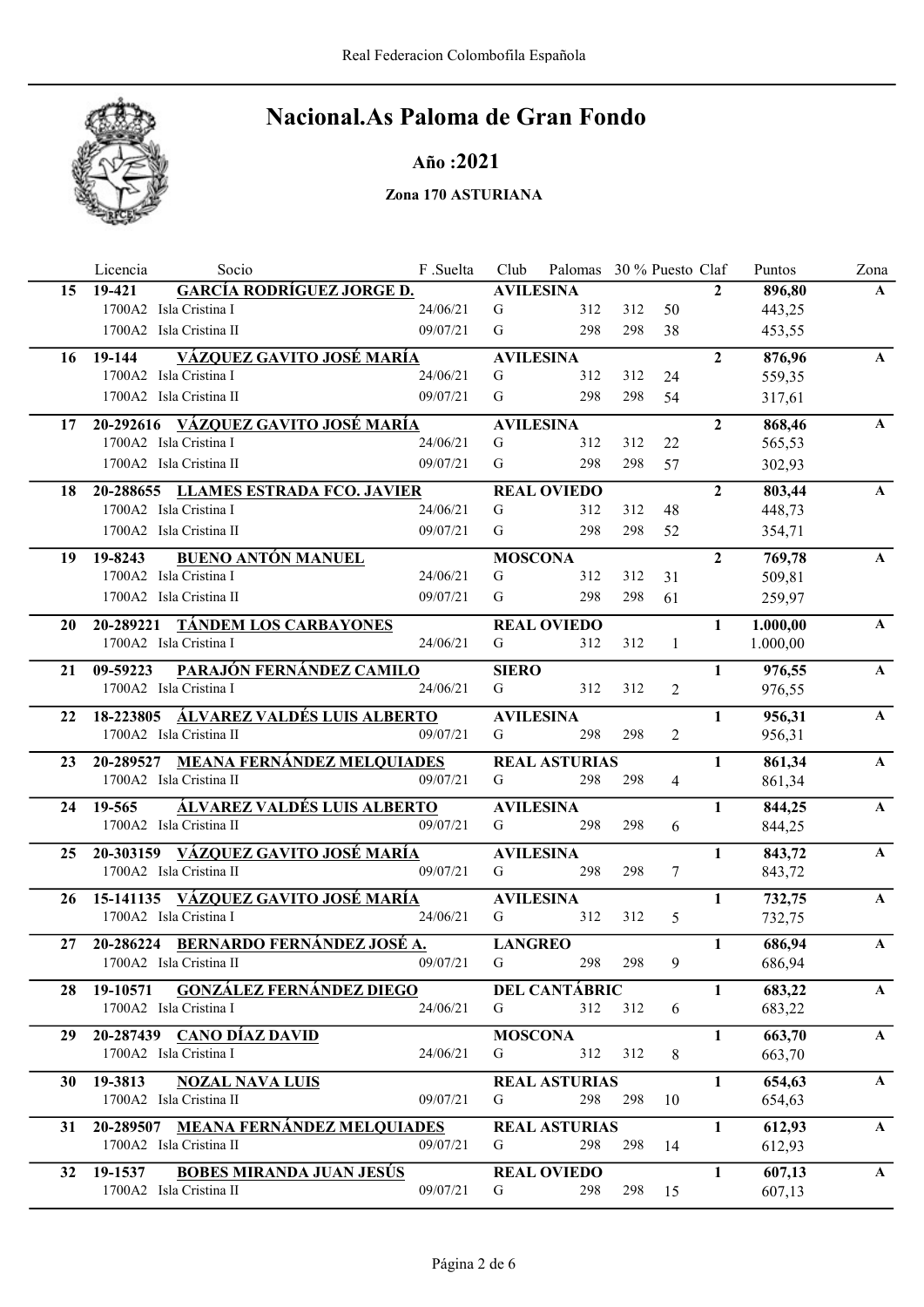

Año :2021

|    | Socio<br>Licencia                                                      | F .Suelta | Club                  | Palomas 30 % Puesto Claf    |     |    |              | Puntos           | Zona         |
|----|------------------------------------------------------------------------|-----------|-----------------------|-----------------------------|-----|----|--------------|------------------|--------------|
| 33 | <b>NOZAL NAVA LUIS</b><br>19-3826                                      |           |                       | <b>REAL ASTURIAS</b>        |     |    | $\mathbf{1}$ | 605,37           | $\mathbf{A}$ |
|    | 1700A2 Isla Cristina I                                                 | 24/06/21  | G                     | 312                         | 312 | 12 |              | 605,37           |              |
| 34 | 20-289450 TÁNDEM LOS CARBAYONES                                        |           |                       | <b>REAL OVIEDO</b>          |     |    | $\mathbf{1}$ | 601,33           | $\mathbf{A}$ |
|    | 1700A2 Isla Cristina I                                                 | 24/06/21  | G                     | 312                         | 312 | 14 |              | 601,33           |              |
| 35 | 20-293007 PALOMAR ARMANDO E HIJOS                                      |           | <b>AVILESINA</b>      |                             |     |    | $\mathbf{1}$ | 593,09           | $\mathbf{A}$ |
|    | 1700A2 Isla Cristina I                                                 | 24/06/21  | G                     | 312                         | 312 | 15 |              | 593,09           |              |
| 36 | PARAJÓN FERNÁNDEZ CAMILO<br>19-6327                                    |           | <b>SIERO</b>          |                             |     |    | $\mathbf{1}$ | 592,18           | $\mathbf{A}$ |
|    | 1700A2 Isla Cristina II                                                | 09/07/21  | G                     | 298                         | 298 | 16 |              | 592,18           |              |
|    | 37 18-221169 ÁLVAREZ DEL BUSTO JOSÉ L.                                 |           | <b>MOSCONA</b>        |                             |     |    | $\mathbf{1}$ | 591,64           | $\mathbf{A}$ |
|    | 1700A2 Isla Cristina II                                                | 09/07/21  | G                     | 298                         | 298 | 17 |              | 591,64           |              |
| 38 | <b>REBOLLAL BERROS JOSÉ L.</b><br>19-3154                              |           |                       | <b>REAL ASTURIAS</b>        |     |    | $\mathbf{1}$ | 583,07           | $\mathbf{A}$ |
|    | 1700A2 Isla Cristina I                                                 | 24/06/21  | G                     | 312                         | 312 | 17 |              | 583,07           |              |
|    |                                                                        |           |                       |                             |     |    | $\mathbf{1}$ |                  | $\mathbf{A}$ |
| 39 | 19-26346 VÁZQUEZ GAVITO JOSÉ MARÍA<br>1700A2 Isla Cristina II          | 09/07/21  | <b>AVILESINA</b><br>G | 298                         | 298 | 18 |              | 582,89<br>582,89 |              |
|    |                                                                        |           |                       |                             |     |    |              |                  |              |
| 40 | <b>MEANA FERNÁNDEZ MELQUIADES</b><br>19-5185<br>1700A2 Isla Cristina I | 24/06/21  | G                     | <b>REAL ASTURIAS</b><br>312 | 312 | 18 | $\mathbf{1}$ | 582,51           | $\mathbf{A}$ |
|    |                                                                        |           |                       |                             |     |    |              | 582,51           |              |
| 41 | <b>GONZÁLEZ FERNÁNDEZ DIEGO</b><br>19-10578                            |           |                       | <b>DEL CANTÁBRIC</b>        |     |    | $\mathbf{1}$ | 580,21           | $\mathbf{A}$ |
|    | 1700A2 Isla Cristina I                                                 | 24/06/21  | G                     | 312                         | 312 | 19 |              | 580,21           |              |
| 42 | 20-289229 TÁNDEM LOS CARBAYONES                                        |           |                       | <b>REAL OVIEDO</b>          |     |    | $\mathbf{1}$ | 578,31           | $\mathbf{A}$ |
|    | 1700A2 Isla Cristina II                                                | 09/07/21  | G                     | 298                         | 298 | 19 |              | 578,31           |              |
| 43 | 18-223755 PALOMAR ARMANDO E HIJOS                                      |           | <b>AVILESINA</b>      |                             |     |    | $\mathbf{1}$ | 578,09           | $\mathbf{A}$ |
|    | 1700A2 Isla Cristina I                                                 | 24/06/21  | G                     | 312                         | 312 | 20 |              | 578,09           |              |
| 44 | 20-295917 LÓPEZ RICO SANTIAGO                                          |           |                       | <b>DEL CANTÁBRIC</b>        |     |    | $\mathbf{1}$ | 575,53           | $\mathbf{A}$ |
|    | 1700A2 Isla Cristina I                                                 | 24/06/21  | G                     | 312                         | 312 | 21 |              | 575,53           |              |
| 45 | 17-247439 FERNÁNDEZ FERNÁNDEZ ISIDRO                                   |           | <b>MOSCONA</b>        |                             |     |    | $\mathbf{1}$ | 555,21           | $\mathbf{A}$ |
|    | 1700A2 Isla Cristina I                                                 | 24/06/21  | G                     | 312                         | 312 | 25 |              | 555,21           |              |
| 46 | 20-286207 BERNARDO FERNÁNDEZ JOSÉ A.                                   |           | <b>LANGREO</b>        |                             |     |    | 1            | 555,02           | $\mathbf{A}$ |
|    | 1700A2 Isla Cristina II                                                | 09/07/21  | G                     | 298                         | 298 | 21 |              | 555,02           |              |
| 47 | ÁLVAREZ VALDÉS LUIS ALBERTO<br>$19 - 36$                               |           | <b>AVILESINA</b>      |                             |     |    | $\mathbf{1}$ | 543,58           | $\mathbf{A}$ |
|    | 1700A2 Isla Cristina II                                                | 09/07/21  | G                     | 298                         | 298 | 22 |              | 543,58           |              |
| 48 | 20-291792 CADRECHA HERRERO JOSÉ A.                                     |           |                       | <b>REAL ASTURIAS</b>        |     |    | 1            | 543,06           | $\mathbf{A}$ |
|    | 1700A2 Isla Cristina II                                                | 09/07/21  | G                     | 298                         | 298 | 23 |              | 543,06           |              |
| 49 | 18-219098 ÁLVAREZ DEL BUSTO JOSÉ L.                                    |           | <b>MOSCONA</b>        |                             |     |    | $\mathbf{1}$ | 530,16           | $\mathbf{A}$ |
|    | 1700A2 Isla Cristina II                                                | 09/07/21  | G                     | 298                         | 298 | 25 |              | 530,16           |              |
|    |                                                                        |           |                       |                             |     |    |              |                  |              |
| 50 | REBOLLAL BERROS JOSÉ L.<br>18-3178<br>1700A2 Isla Cristina I           | 24/06/21  | G                     | <b>REAL ASTURIAS</b><br>312 | 312 | 27 | $\mathbf{1}$ | 528,09           | $\mathbf{A}$ |
|    |                                                                        |           |                       |                             |     |    |              | 528,09           |              |
| 51 | 20-295303 GARCÍA CORTE JORGE                                           |           | <b>LANGREO</b>        |                             |     |    | $\mathbf{1}$ | 523,76           | $\mathbf{A}$ |
|    | 1700A2 Isla Cristina I                                                 | 24/06/21  | G                     | 312                         | 312 | 28 |              | 523,76           |              |
| 52 | 20-295713 TÁNDEM MUÑO                                                  |           | <b>SIERO</b>          |                             |     |    | 1            | 523,15           | $\mathbf{A}$ |
|    | 1700A2 Isla Cristina II                                                | 09/07/21  | G                     | 298                         | 298 | 26 |              | 523,15           |              |
| 53 | 18-221899 FERNÁNDEZ RODRÍGUEZ RICARDO                                  |           |                       | <b>REAL OVIEDO</b>          |     |    | $\mathbf{1}$ | 518,13           | $\mathbf{A}$ |
|    | 1700A2 Isla Cristina II                                                | 09/07/21  | G                     | 298                         | 298 | 27 |              | 518,13           |              |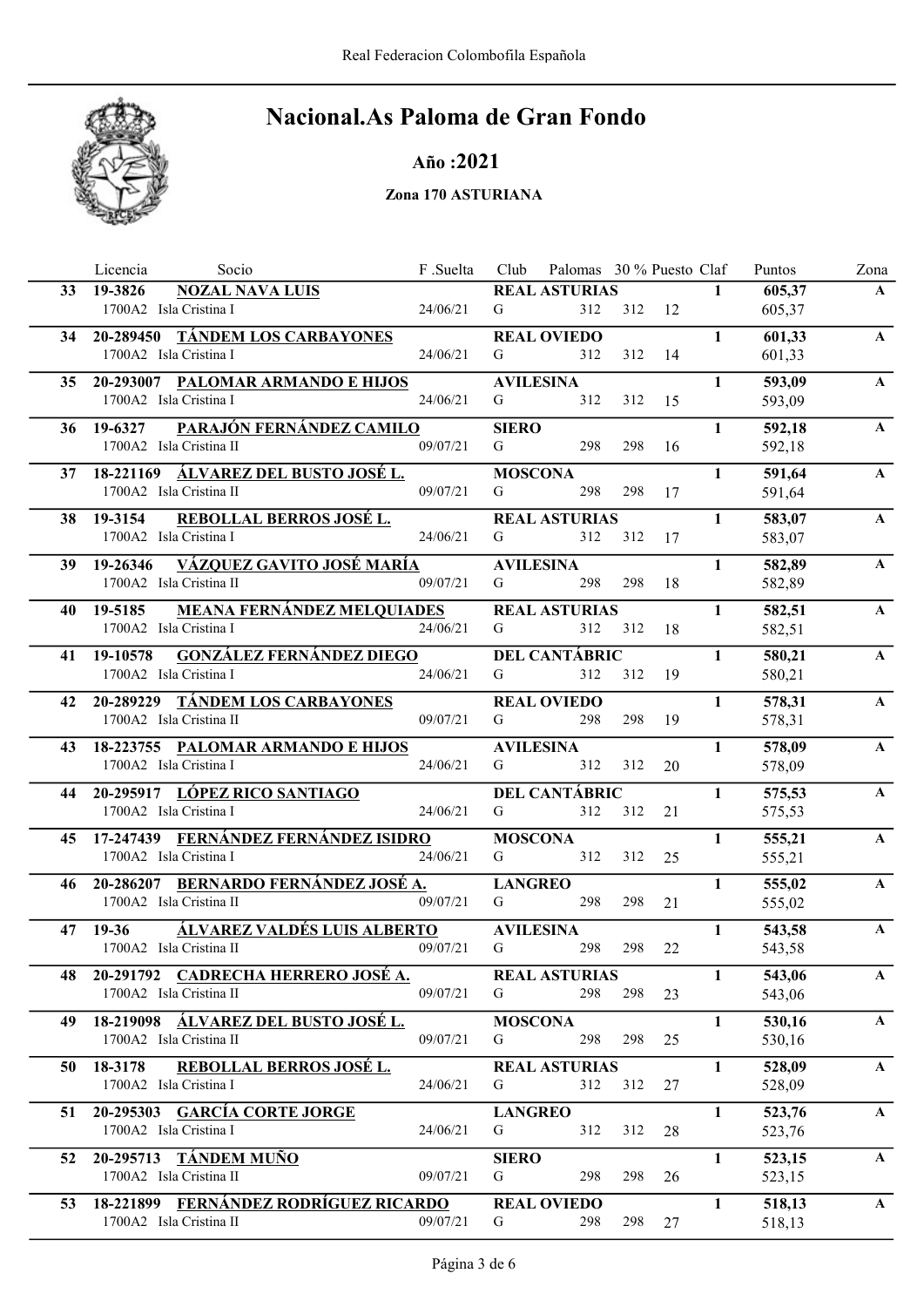

Año :2021

|     | Licencia<br>Socio                                                    | F.Suelta | Club             | Palomas 30 % Puesto Claf    |            |    |              | Puntos           | Zona         |
|-----|----------------------------------------------------------------------|----------|------------------|-----------------------------|------------|----|--------------|------------------|--------------|
| 54  | PARAJÓN FERNÁNDEZ CAMILO<br>19-6334                                  |          | <b>SIERO</b>     |                             |            |    | $\mathbf{1}$ | 516,50           | $\mathbf{A}$ |
|     | 1700A2 Isla Cristina II                                              | 09/07/21 | G                | 298                         | 298        | 28 |              | 516,50           |              |
| 55. | 20-294014 PARAJÓN FERNÁNDEZ CAMILO                                   |          | <b>SIERO</b>     |                             |            |    | $\mathbf{1}$ | 516,46           | $\mathbf{A}$ |
|     | 1700A2 Isla Cristina II                                              | 09/07/21 | G                | 298                         | 298        | 29 |              | 516,46           |              |
| 56. | 18-218879 MÉNDEZ DE ANDES RGUEZ. JOSÉ                                |          |                  | <b>DEL CANTÁBRIC</b>        |            |    | $\mathbf{1}$ | 514,99           | $\mathbf{A}$ |
|     | 1700A2 Isla Cristina I                                               | 24/06/21 | G                | 312                         | 312        | 29 |              | 514,99           |              |
| 57  | 20-289205 TÁNDEM LOS CARBAYONES                                      |          |                  | <b>REAL OVIEDO</b>          |            |    | $\mathbf{1}$ | 513,27           | $\mathbf{A}$ |
|     | 1700A2 Isla Cristina I                                               | 24/06/21 | G                | 312                         | 312        | 30 |              | 513,27           |              |
| 58. | 17-250981 <u>ÁLVAREZ VALDÉS LUIS ALBERTO</u>                         |          | <b>AVILESINA</b> |                             |            |    | $\mathbf{1}$ | 507,40           | $\mathbf{A}$ |
|     | 1700A2 Isla Cristina I                                               | 24/06/21 | G                | 312                         | 312        | 32 |              | 507,40           |              |
| 59. | 18-218033 MEANA FERNÁNDEZ MELQUIADES                                 |          |                  | <b>REAL ASTURIAS</b>        |            |    | $\mathbf{1}$ | 507,25           | $\mathbf{A}$ |
|     | 1700A2 Isla Cristina II                                              | 09/07/21 | G                | 298                         | 298        | 32 |              | 507,25           |              |
|     |                                                                      |          |                  |                             |            |    |              |                  |              |
| 60  | <b>ÁLVAREZ TAMARGO ROBERTO</b><br>19-2541<br>1700A2 Isla Cristina II | 09/07/21 | G                | <b>REAL OVIEDO</b><br>298   | 298        | 33 | $\mathbf{1}$ | 503,26<br>503,26 | $\mathbf{A}$ |
|     |                                                                      |          |                  |                             |            |    |              |                  |              |
| 61  | 20-294756 VILLAVERDE SOMOANO JOSÉ M.                                 |          | <b>SIERO</b>     |                             |            |    | $\mathbf{1}$ | 503,21           | $\mathbf{A}$ |
|     | 1700A2 Isla Cristina I                                               | 24/06/21 | G                | 312                         | 312        | 33 |              | 503,21           |              |
| 62  | 19-3998<br><b>NOZAL NAVA LUIS</b>                                    |          |                  | <b>REAL ASTURIAS</b>        |            |    | $\mathbf{1}$ | 500,38           | $\mathbf{A}$ |
|     | 1700A2 Isla Cristina I                                               | 24/06/21 | G                | 312                         | 312        | 34 |              | 500,38           |              |
| 63  | 19-235<br>PALOMAR ARMANDO E HIJOS                                    |          | <b>AVILESINA</b> |                             |            |    | 1            | 499,46           | $\mathbf{A}$ |
|     | 1700A2 Isla Cristina I                                               | 24/06/21 | G                | 312                         | 312        | 35 |              | 499,46           |              |
|     | 64 17-252732 MEANA FERNÁNDEZ MELQUIADES                              |          |                  | <b>REAL ASTURIAS</b>        |            |    | $\mathbf{1}$ | 498,93           | $\mathbf{A}$ |
|     | 1700A2 Isla Cristina II                                              | 09/07/21 | G                | 298                         | 298        | 34 |              | 498,93           |              |
| 65  | <b>LÓPEZ RICO SANTIAGO</b><br>19-10169                               |          |                  | <b>DEL CANTÁBRIC</b>        |            |    | $\mathbf{1}$ | 493,89           | $\mathbf{A}$ |
|     | 1700A2 Isla Cristina II                                              | 09/07/21 | G                | 298                         | 298        | 35 |              | 493,89           |              |
| 66  | <b>LÓPEZ RICO SANTIAGO</b><br>19-10206                               |          |                  | <b>DEL CANTÁBRIC</b>        |            |    | $\mathbf{1}$ | 481,08           | $\mathbf{A}$ |
|     | 1700A2 Isla Cristina II                                              | 09/07/21 | G                | 298                         | 298        | 36 |              | 481,08           |              |
| 67  | FERNÁNDEZ FERNÁNDEZ ISIDRO<br>19-1146                                |          | <b>MOSCONA</b>   |                             |            |    | $\mathbf{1}$ | 475,07           | $\mathbf{A}$ |
|     | 1700A2 Isla Cristina I                                               | 24/06/21 | G                | 312                         | 312        | 38 |              | 475,07           |              |
| 68  | 18-219232 ÁLVAREZ DEL BUSTO JOSÉ L.                                  |          | <b>MOSCONA</b>   |                             |            |    | $\mathbf{1}$ | 472,51           | $\mathbf{A}$ |
|     | 1700A2 Isla Cristina I                                               | 24/06/21 | G                | 312                         | 312        | 39 |              | 472,51           |              |
|     | 18-217326 LOREDO PIÑERA FERNANDO                                     |          |                  |                             |            |    |              |                  |              |
| 69. | 1700A2 Isla Cristina I                                               | 24/06/21 | G                | <b>REAL ASTURIAS</b>        | 312 312 40 |    | $\mathbf{1}$ | 468,55<br>468,55 | $\mathbf{A}$ |
|     |                                                                      |          |                  |                             |            |    |              |                  |              |
| 70  | 14-143318 LÓPEZ RICO SANTIAGO<br>1700A2 Isla Cristina I              | 24/06/21 | G                | <b>DEL CANTÁBRIC</b><br>312 | 312        | 41 | $\mathbf{1}$ | 468,25           | $\mathbf{A}$ |
|     |                                                                      |          |                  |                             |            |    |              | 468,25           |              |
| 71  | 20-288248 JARA MEDINA CARMEN                                         |          |                  | <b>REAL OVIEDO</b>          |            |    | $\mathbf{1}$ | 468,12           | $\mathbf{A}$ |
|     | 1700A2 Isla Cristina I                                               | 24/06/21 | G                | 312                         | 312        | 42 |              | 468,12           |              |
| 72  | 19-4810<br><b>REBOLLAL BERROS JOSÉ L.</b>                            |          |                  | <b>REAL ASTURIAS</b>        |            |    | $\mathbf{1}$ | 460,39           | $\mathbf{A}$ |
|     | 1700A2 Isla Cristina I                                               | 24/06/21 | G                | 312                         | 312        | 44 |              | 460,39           |              |
| 73  | 17-245785 ÁLVAREZ VALDÉS LUIS ALBERTO                                |          | <b>AVILESINA</b> |                             |            |    | $\mathbf{1}$ | 453,82           | $\mathbf{A}$ |
|     | 1700A2 Isla Cristina I                                               | 24/06/21 | G                | 312                         | 312        | 45 |              | 453,82           |              |
| 74  | 19-8178<br><b>BARUCHA JAN ANDRZEJ</b>                                |          | <b>LANGREO</b>   |                             |            |    | $\mathbf{1}$ | 453,75           | $\mathbf{A}$ |
|     | 1700A2 Isla Cristina I                                               | 24/06/21 | G                | 312                         | 312        | 46 |              | 453,75           |              |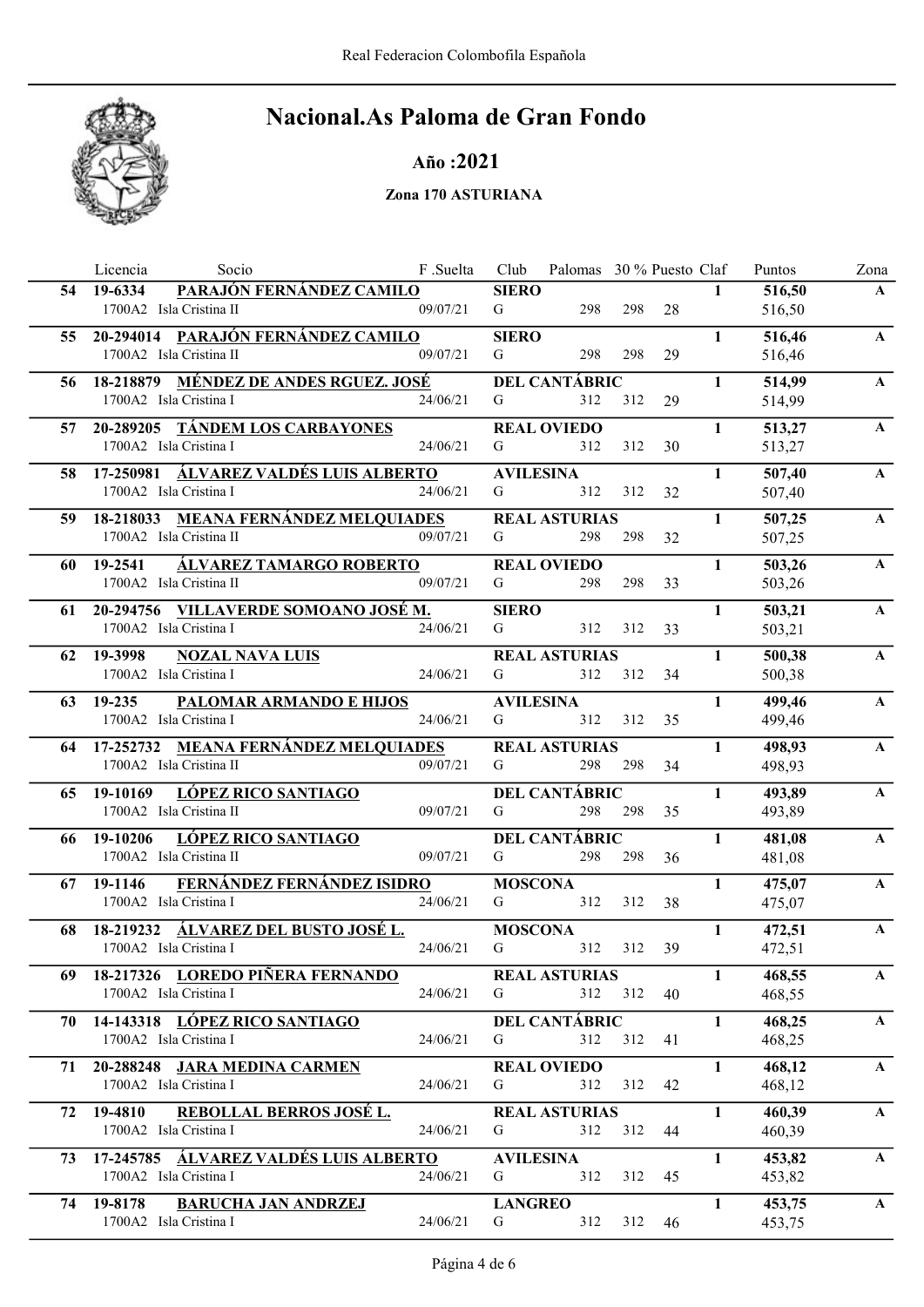

Año :2021

|     | Socio<br>Licencia                                           | F.Suelta | Club                | Palomas 30 % Puesto Claf |     |    |              | Puntos           | Zona         |
|-----|-------------------------------------------------------------|----------|---------------------|--------------------------|-----|----|--------------|------------------|--------------|
| 75  | <b>LÓPEZ RICO SANTIAGO</b><br>19-10113                      |          |                     | <b>DEL CANTÁBRIC</b>     |     |    | $\mathbf{1}$ | 453,57           | $\mathbf{A}$ |
|     | 1700A2 Isla Cristina II                                     | 09/07/21 | G                   | 298                      | 298 | 39 |              | 453,57           |              |
|     | CADRECHA HERRERO JOSÉ A.<br>76 19-5049                      |          |                     | <b>REAL ASTURIAS</b>     |     |    | 1            | 449,23           | $\mathbf{A}$ |
|     | 1700A2 Isla Cristina I                                      | 24/06/21 | G                   | 312                      | 312 | 47 |              | 449,23           |              |
| 77  | PÉREZ GARCÍA JOSÉ LUIS<br>19-9456                           |          | <b>MOSCONA</b>      |                          |     |    | $\mathbf{1}$ | 445,98           | $\mathbf{A}$ |
|     | 1700A2 Isla Cristina I                                      | 24/06/21 | G                   | 312                      | 312 | 49 |              | 445,98           |              |
|     | 18-223829 ÁLVAREZ VALDÉS LUIS ALBERTO                       |          | <b>AVILESINA</b>    |                          |     |    |              |                  | $\mathbf{A}$ |
| 78  | 1700A2 Isla Cristina II                                     | 09/07/21 | G                   | 298                      | 298 | 40 | $\mathbf{1}$ | 444,25<br>444,25 |              |
|     |                                                             |          |                     |                          |     |    |              |                  |              |
| 79  | 19-223<br><b>PALOMAR ARMANDO E HIJOS</b>                    |          | <b>AVILESINA</b>    |                          |     |    | $\mathbf{1}$ | 418,65           | $\mathbf{A}$ |
|     | 1700A2 Isla Cristina I                                      | 24/06/21 | G                   | 312                      | 312 | 52 |              | 418,65           |              |
| 80  | 20-289723 LOREDO PIÑERA FERNANDO                            |          |                     | <b>REAL ASTURIAS</b>     |     |    | $\mathbf{1}$ | 414,95           | $\mathbf{A}$ |
|     | 1700A2 Isla Cristina II                                     | 09/07/21 | G                   | 298                      | 298 | 41 |              | 414,95           |              |
| 81  | ÁLVAREZ DEL BUSTO JOSÉ L.<br>$19 - 2610$                    |          | <b>MOSCONA</b>      |                          |     |    | $\mathbf{1}$ | 410,54           | $\mathbf{A}$ |
|     | 1700A2 Isla Cristina II                                     | 09/07/21 | G                   | 298                      | 298 | 43 |              | 410,54           |              |
| 82  | <u>LÓPEZ RICO SANTIAGO</u><br>19-10147                      |          |                     | <b>DEL CANTÁBRIC</b>     |     |    | $\mathbf{1}$ | 406,56           | $\mathbf{A}$ |
|     | 1700A2 Isla Cristina II                                     | 09/07/21 | G                   | 298                      | 298 | 44 |              | 406,56           |              |
| 83  | <b>LÓPEZ RICO SANTIAGO</b><br>19-10157                      |          |                     | <b>DEL CANTÁBRIC</b>     |     |    | $\mathbf{1}$ | 400,94           | $\mathbf{A}$ |
|     | 1700A2 Isla Cristina II                                     | 09/07/21 | G                   | 298                      | 298 | 45 |              | 400,94           |              |
|     | ÁLVAREZ DEL BUSTO JOSÉ L.<br>19-9791                        |          |                     |                          |     |    | $\mathbf{1}$ | 400,67           | $\mathbf A$  |
| 84  | 1700A2 Isla Cristina I                                      | 24/06/21 | <b>MOSCONA</b><br>G | 312                      | 312 | 53 |              | 400,67           |              |
|     |                                                             |          |                     |                          |     |    |              |                  |              |
| 85. | 20-287818 PÉREZ GARCÍA JOSÉ LUIS<br>1700A2 Isla Cristina II | 09/07/21 | <b>MOSCONA</b><br>G | 298                      | 298 | 46 | 1            | 397,63           | $\mathbf{A}$ |
|     |                                                             |          |                     |                          |     |    |              | 397,63           |              |
| 86  | 20-282405 ÁLVAREZ TAMARGO ROBERTO                           |          |                     | <b>REAL OVIEDO</b>       |     |    | 1            | 393,67           | $\mathbf{A}$ |
|     | 1700A2 Isla Cristina II                                     | 09/07/21 | G                   | 298                      | 298 | 47 |              | 393,67           |              |
| 87  | 20-286208 BERNARDO FERNÁNDEZ JOSÉ A.                        |          | <b>LANGREO</b>      |                          |     |    | 1            | 389,69           | $\mathbf{A}$ |
|     | 1700A2 Isla Cristina II                                     | 09/07/21 | G                   | 298                      | 298 | 48 |              | 389,69           |              |
| 88  | 20-286221 BERNARDO FERNÁNDEZ JOSÉ A.                        |          | <b>LANGREO</b>      |                          |     |    | 1            | 388,44           | $\mathbf{A}$ |
|     | 1700A2 Isla Cristina I                                      | 24/06/21 | G                   | 312                      | 312 | 54 |              | 388,44           |              |
| 89  | 18-221715 FERNÁNDEZ RODRÍGUEZ RICARDO                       |          |                     | <b>REAL OVIEDO</b>       |     |    | $\mathbf{1}$ | 384,05           | $\mathbf A$  |
|     | 1700A2 Isla Cristina II                                     | 09/07/21 | G                   | 298                      | 298 | 49 |              | 384,05           |              |
| 90  | <b>LOREDO PIÑERA FERNANDO</b><br>19-4696                    |          |                     | <b>REAL ASTURIAS</b>     |     |    | 1            | 383,56           | $\mathbf{A}$ |
|     | 1700A2 Isla Cristina II                                     | 09/07/21 | G                   | 298                      | 298 | 50 |              | 383,56           |              |
| 91  | 20-303398 TÁNDEM LOS CARBAYONES                             |          |                     | <b>REAL OVIEDO</b>       |     |    | $\mathbf{1}$ | 364,02           | $\mathbf{A}$ |
|     | 1700A2 Isla Cristina II                                     | 09/07/21 | G                   | 298                      | 298 | 51 |              | 364,02           |              |
|     | 19-304                                                      |          | <b>AVILESINA</b>    |                          |     |    | $\mathbf{1}$ | 355,34           | $\mathbf{A}$ |
| 92  | <b>PALOMAR ARMANDO E HIJOS</b><br>1700A2 Isla Cristina II   | 09/07/21 | G                   | 298                      | 298 | 53 |              | 355,34           |              |
|     |                                                             |          |                     |                          |     |    |              |                  |              |
| 93  | 19-279220 GARCÍA FERNÁNDEZ JAVIER J.                        |          | <b>AVILESINA</b>    |                          |     |    | $\mathbf{1}$ | 310,40           | $\mathbf{A}$ |
|     | 1700A2 Isla Cristina I                                      | 24/06/21 | G                   | 312                      | 312 | 55 |              | 310,40           |              |
| 94  | 20-296213 GONZÁLEZ FERNÁNDEZ DIEGO                          |          |                     | <b>DEL CANTÁBRIC</b>     |     |    | $\mathbf{1}$ | 304,31           | $\mathbf{A}$ |
|     | 1700A2 Isla Cristina II                                     | 09/07/21 | G                   | 298                      | 298 | 56 |              | 304,31           |              |
| 95  | 18-221828 FERNÁNDEZ RODRÍGUEZ RICARDO                       |          |                     | <b>REAL OVIEDO</b>       |     |    | $\mathbf{1}$ | 303,89           | $\mathbf{A}$ |
|     | 1700A2 Isla Cristina I                                      | 24/06/21 | G                   | 312                      | 312 | 56 |              | 303,89           |              |